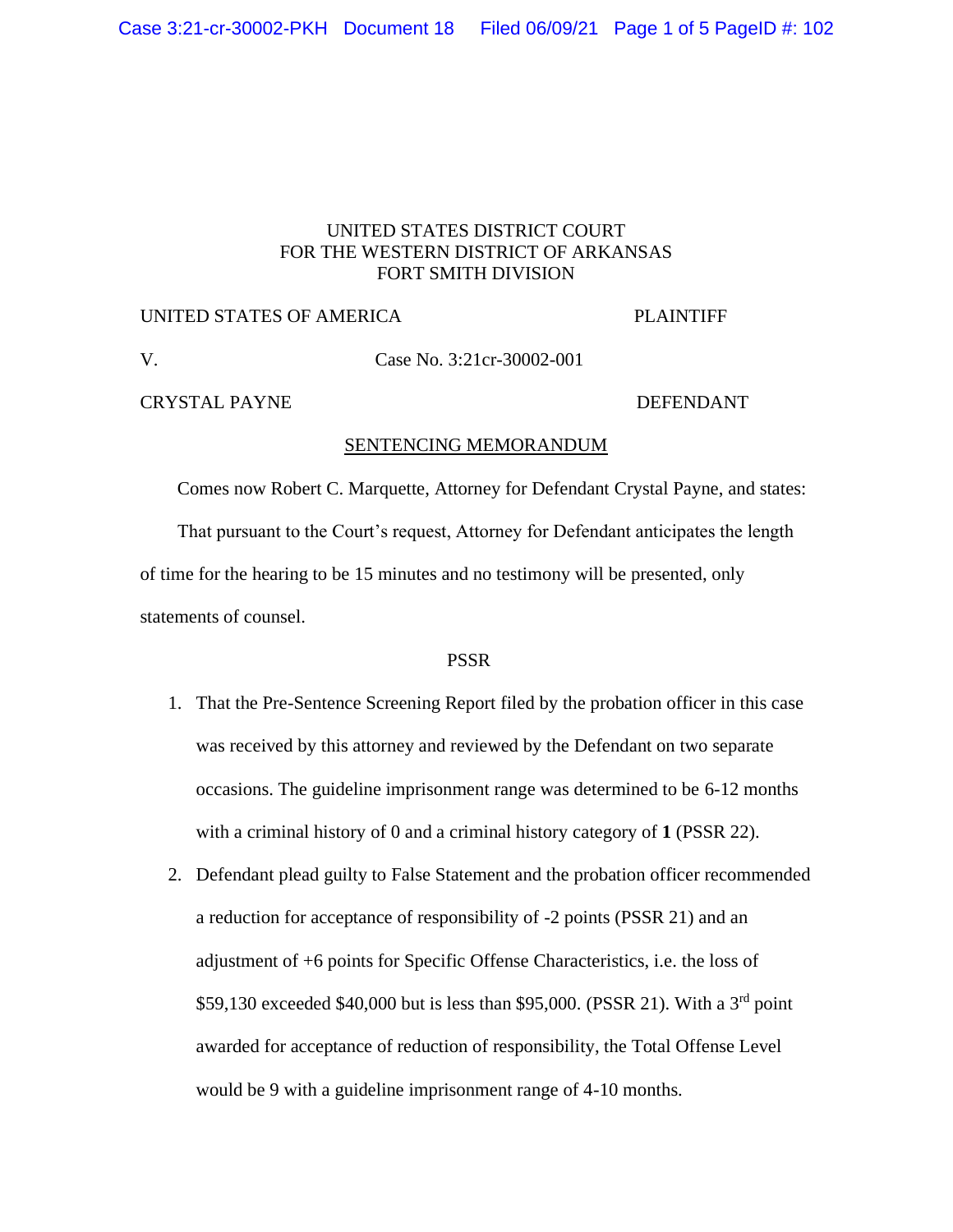3. The Government argues that a different calculation be used to determine the amount of the enhancement at 10 points instead of 6 points as set forth in USSG Sec.  $2B1.1(b)(1)(D)$ , arguing that Sec.  $2B1.1(b)(1)(F)$  applies as the greater amount of intended loss instead of the actual loss should be used to determine the guideline range. The Government postulates that the Total Offense Level should be 13 with a guideline imprisonment range of 12-18 months. Defendant has indicated and argues that the actual loss should be used.

## BIOGRAPHICAL HISTORY

4. The Defendant is a 42 year old female. She presently lives with her husband James Read and daughter Madelyn Read in Mountain Home, Arkansas. (PSSR 23). Defendant's daughter Madelyn who is age 15 has been diagnosed with bipolar disorder. Defendant is a full time mother and caretaker for Madelyn and because of her daughter's infirmity, she is homeschooling the child due to her diagnosis. (PSSR 23). Defendant is currently being treated by Dr. Robert Kraft at Baxter Regional Medical Center's Interventional Pain Management for chronic pain in the last year. She is prescribed hydrocodone for the pain. Records received by the probation office confirm this information. She has also received mental health treatment and counseling on several occasions. She was previously participating in individual therapy sessions and was diagnosed with obsessive compulsive disorder (OCD). Later she attended individual therapy in 2017 in Mountain Home. Defendant in 2020 attended therapy for anxiety and depression at Burrell Behavioral Health. Finally she is currently receiving Prozac for her anxiety and depression by her primary care physician Dr. Andrea Bounds and is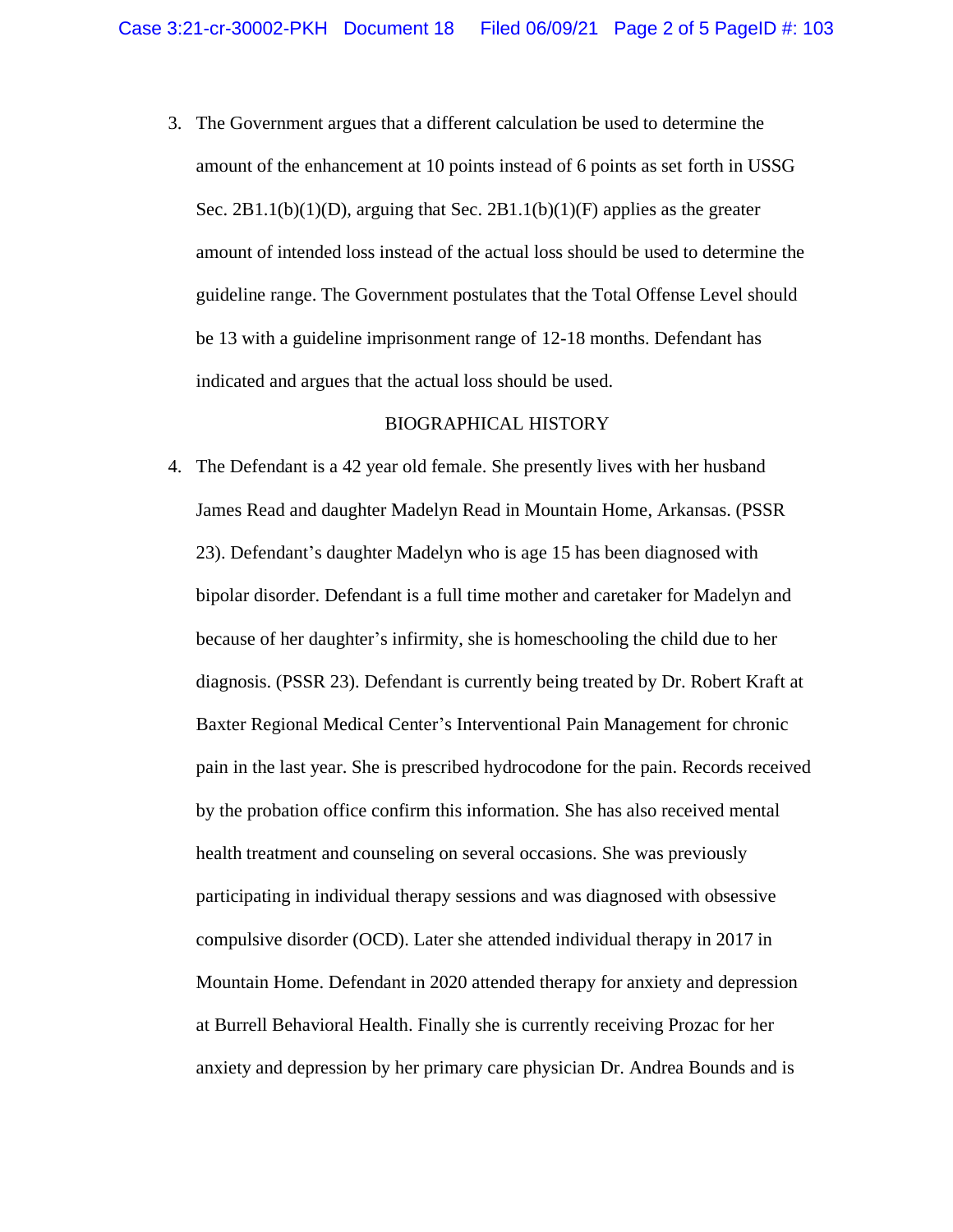also being prescribed Xanax. These records have been received by the probation officer from Dr. Bounds (PSSR 24)..

5. Defendant has a high school diploma and an associate degree from the University of Louisiana at Monroe. These records have been confirmed by the probation officer (PSSR 24). Her work history indicates she could once again be a productive member of society and she should be able to be employed and make payments restitution and/or fine payments if released on supervised probation.

## ARGUMENTS

6. THE FEDERAL SENTENCING STATUTE: 18 U.S.C. § 3553(a) Factors To Be Considered in Imposing a Sentence. The court shall impose a sentence sufficient, but not greater than necessary, to comply with the purposes set forth in paragraph (2) of this subsection. The court, in determining the particular sentence to be imposed, shall consider— (1) the nature and circumstances of the offense and the history and characteristics of the defendant; (2) the need for the sentence imposed— (A) to reflect the seriousness of the offense, to promote respect for the law, and to provide just punishment for the offense; (B) to afford adequate deterrence to criminal conduct; (C) to protect the public from further crimes of the defendant; and (D) to provide the defendant with needed educational or vocational training, medical care, or other correctional treatment in the most effective manner; (3) the kinds of sentences available.

The Defendant because of her cooperation with law enforcement officers, lack of any prior criminal convictions, the full time care and homeschooling provided to her daughter and the absence of any threat to society, was permitted to be released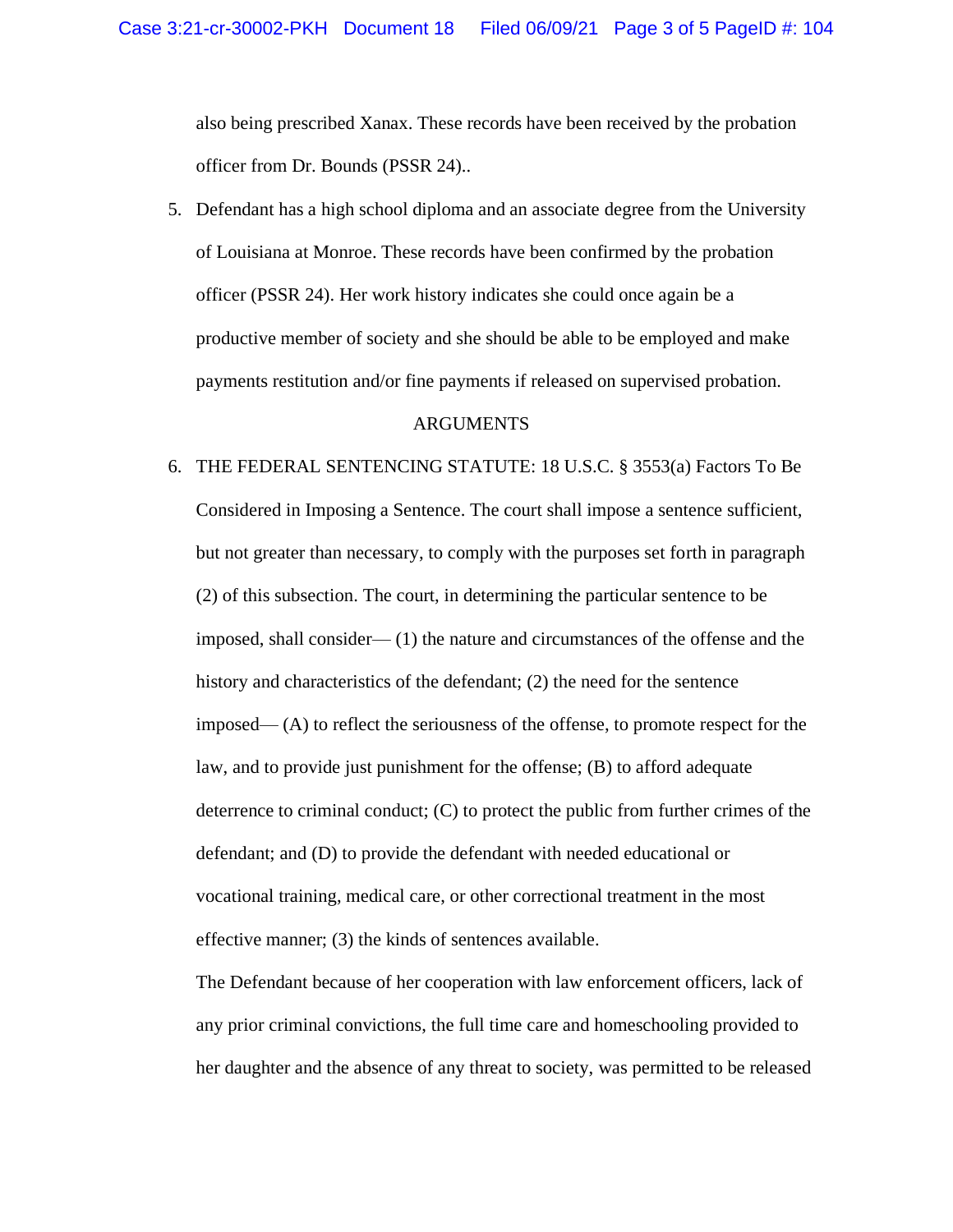and placed on probationary conditions and terms and permitted to remain at home rather than being incarcerated. During the time of this court ordered supervisory release, she obeyed all conditions and terms set forth by the Court and the probation office, regularly staying in touch with the probation officer and not engaging in any criminal behavior and not possessing or using any illegal drug or substance. Her behavior during this trying time, made more strenuous by the COVID-19 Pandemic and her medical condition, reflects on the possibility of a sentence which is a downward variance from the sentencing guidelines. Based on the fact that Defendant's husband James Read has also plead guilty in this Court and would be unable to care for the special needs of their daughter if both parents were to be incarcerated, the Defendant respectfully prays that this Court approve a downward variance from the sentencing guidelines. Defendant requests a supervisory probation sentence and she respectfully asks that this Court based on 3553 factors sentences her to a sentence which varies downward from the guidelines.

#### **CONCLUSION**

7. Based on the totality of 3353 factors, Defendant prays that this Court depart below the sentencing guidelines and sentence her to a supervisory probation sentence. Her total absence of any prior criminal behavior in her life along with her being the caretaker and support of a minor child with severe medical conditions requiring homeschooling and other 3553 factors would make Defendant a candidate for a downward variance. It should be noted that should a